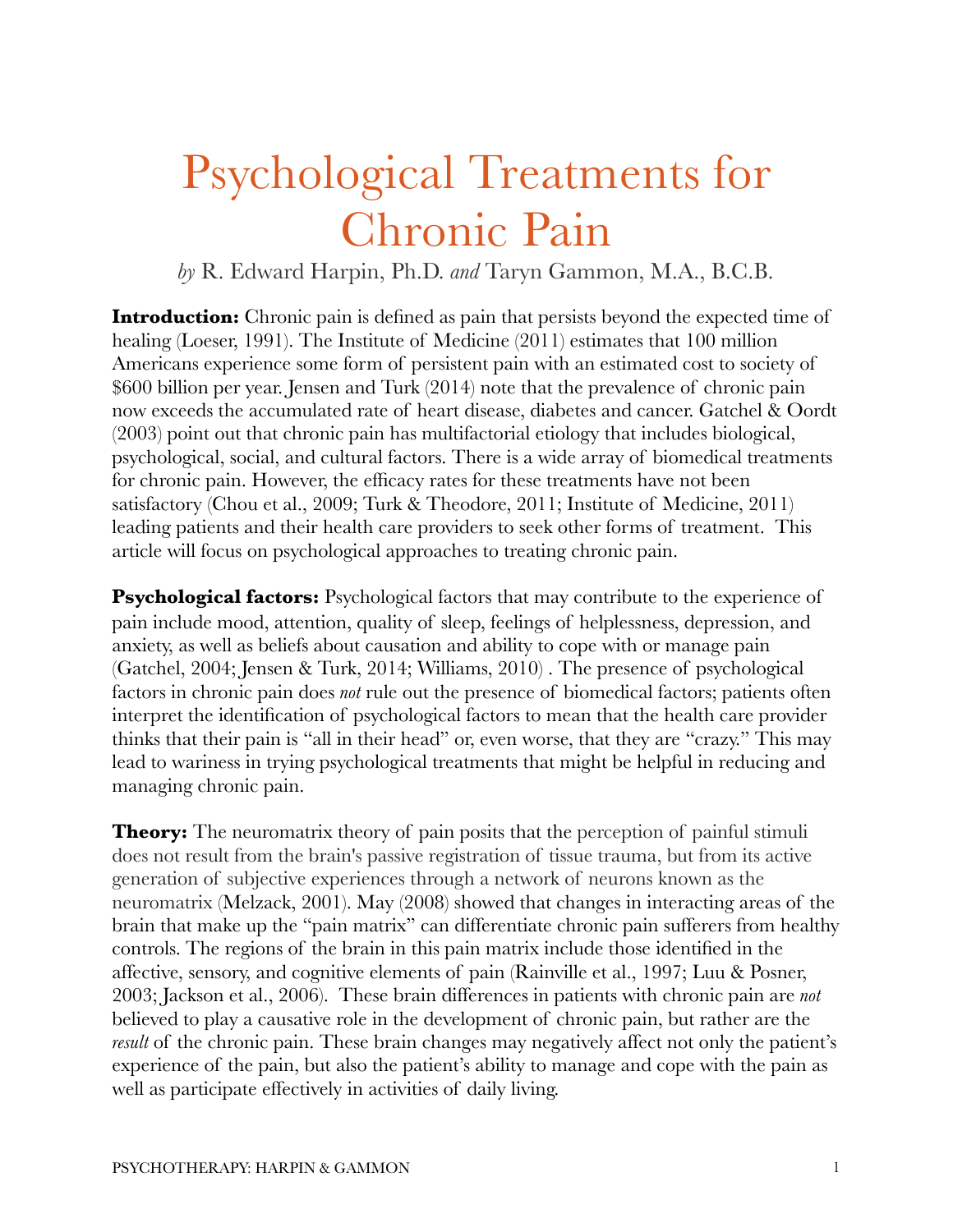**Opioids:** In an article discussing psychological treatments of chronic pain it is important to point out that patients with chronic pain are frequently treated with increasingly large doses of opioid pain medications such as hydrocodone and oxycodone for an extended period of time. These central nervous system depressant medications may interfere with cognitive functioning. They can also produce emotional effects such as irritability, which may interfere with social and occupational functioning. The development of opioid dependence is another risk of chronic opioid use.

**Cognitive behavior therapy:** A variety of psychological treatments are available for treating patients with chronic pain. One such treatment, with evidence-based support (Williams et al., 2012), is cognitive behavior therapy (CBT). CBT can target the cognitions, emotions and behaviors associated with chronic pain, such as, beliefs related to chronic pain that negatively affect a patient's functioning. For example, the belief that, "My life is ruined because I can't do what I used to do," might be reframed to, "There are other activities I can do that will meet the goals I had for my former activities." In a controlled study of CBT with chronic pain, Smeets et al. (2006) showed that change in pain beliefs was the mediator in improvements in pain intensity as well as disability status. The research has not shown strong evidence for long-term maintenance of the positive effects of treatment, suggesting that ongoing support might be helpful in maintaining the gains.

**Acceptance and commitment therapy:** Another psychological approach to treatment of chronic pain is Acceptance and Commitment Therapy (ACT). ACT for chronic pain is based on the theory that avoidance of pain and situations that might lead to pain results in lower quality of life, increased disability, and poor development of skills for coping with pain. Instead, ACT uses a mindfulness-based approach to teach acceptance of thoughts and feelings. A number of randomized controlled trials (RCTs) provide support for the effectiveness of ACT in coping with chronic pain (McCracken & Vowles, 2014).

**Mindfulness-based stress reduction:** Mindfulness-based stress reduction (MBSR) is another psychological intervention that has been used to treat chronic pain (Kabat-Zinn, 1982). Studies have shown improvements in pain ratings, other medical symptoms, psychological functioning, and decreased use of medical services. Cherkin et al. (2016) showed MBSR and CBT to be equally superior to Treatment as Usual (TAU) in treating chronic low back pain.

**Interdisciplinary treatment:** Due to the ever-increasing evidence for the multifactorial causation of chronic pain, interdisciplinary treatment is gaining increasing recognition as the gold standard for treating chronic pain (Institute of Medicine, 2011; Monson et al., 2012; Gatchel et al., 2014). Interdisciplinary treatment programs for chronic pain typically include medical monitoring, physical activity (e.g., physical therapy,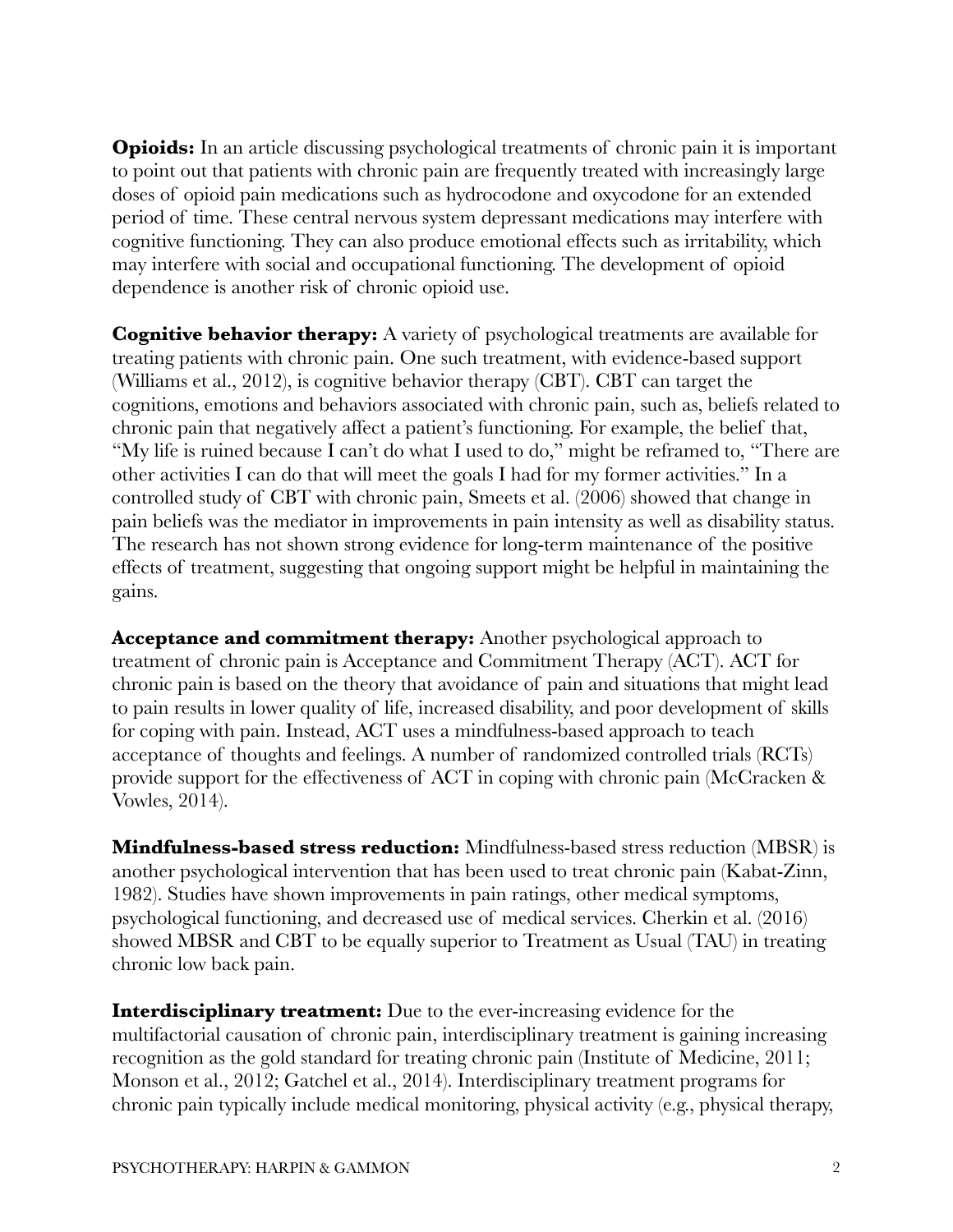exercise, yoga) and a psychological component (e.g., psychotherapy, biofeedback). Interdisciplinary programs commonly focus on teaching the patient pain selfmanagement strategies, thereby reducing their dependence on health care providers.

**Biofeedback:** Biofeedback involves measuring a pain-related physiological parameter in a patient in "real time" and "feeding back" the measurement information to the patient and therapist via a computer with monitor. The purpose of the biofeedback is to facilitate the patient's ability to influence the physiological parameter being measured. Patients can learn not only to influence their physiology, but also to identify cognitive and situational triggers for changes in physiology. These triggers can then be addressed by the therapist in psychotherapy. The most common biofeedback modalities used in chronic pain treatment are electromyography (EMG), thermal (blood vessel constriction: BVC) and heart rate variability (HRV).

EMG biofeedback treatment is used to treat the chronic muscle tension that leads to chronic muscle pain. Electrodes are placed on the skin in the area of the affected muscles. Patients are then taught how to influence the levels of muscle tension and are able monitor their progress via the computer. Patients also learn that their muscle tension fluctuates as they experience different emotions, providing direct evidence for the mindbody connection. Evidence for the efficacy of EMG biofeedback is strongest for temporomandibular joint disorder (TMD), tension headaches, and migraine headaches (Crider et al., 1999; Schwartz & Andrasik, 2003). Clinical observation of benefit supports the use of EMG biofeedback in the treatment of neck and back pain as well as fibromyalgia, though the research evidence isn't strong (Mayo Clinic Health Letter, 2013).

Heart rate variability (HRV) biofeedback involves the use of paced breathing to increase self-regulation of the autonomic nervous system. Using external sensors, the patient's cardiac and respiration rates are measured and this information is displayed for the therapist and patient via computer with monitor. The patient is then taught to breathe at a rate of ten or fewer breaths per minute in order to induce a state of autonomic "balance." Autonomic balance can be described as a physiological state in which sympathetic activation is decreased and parasympathetic activation increased. It may be that this change in autonomic activity affects the previously mentioned "pain matrix" in the brain to reduce the patient's experience of the pain. Studies by Hallmann et al. (2011) and Schmidt et al. (2013), showed decreased levels of pain in patients with neck pain and TMD respectively.

**Future directions:** Although there have been many advances in the understanding and treatment of psychological components of chronic pain, there is still much work to be done, both in research and practice. A collaboration between researchers and clinicians is indeed warranted, in order to address the barriers to clinical improvement and to disseminate and apply the large body of research to clinical practice in a more impactful manner. For example, the first author (Harpin) has 40 years of clinical experience in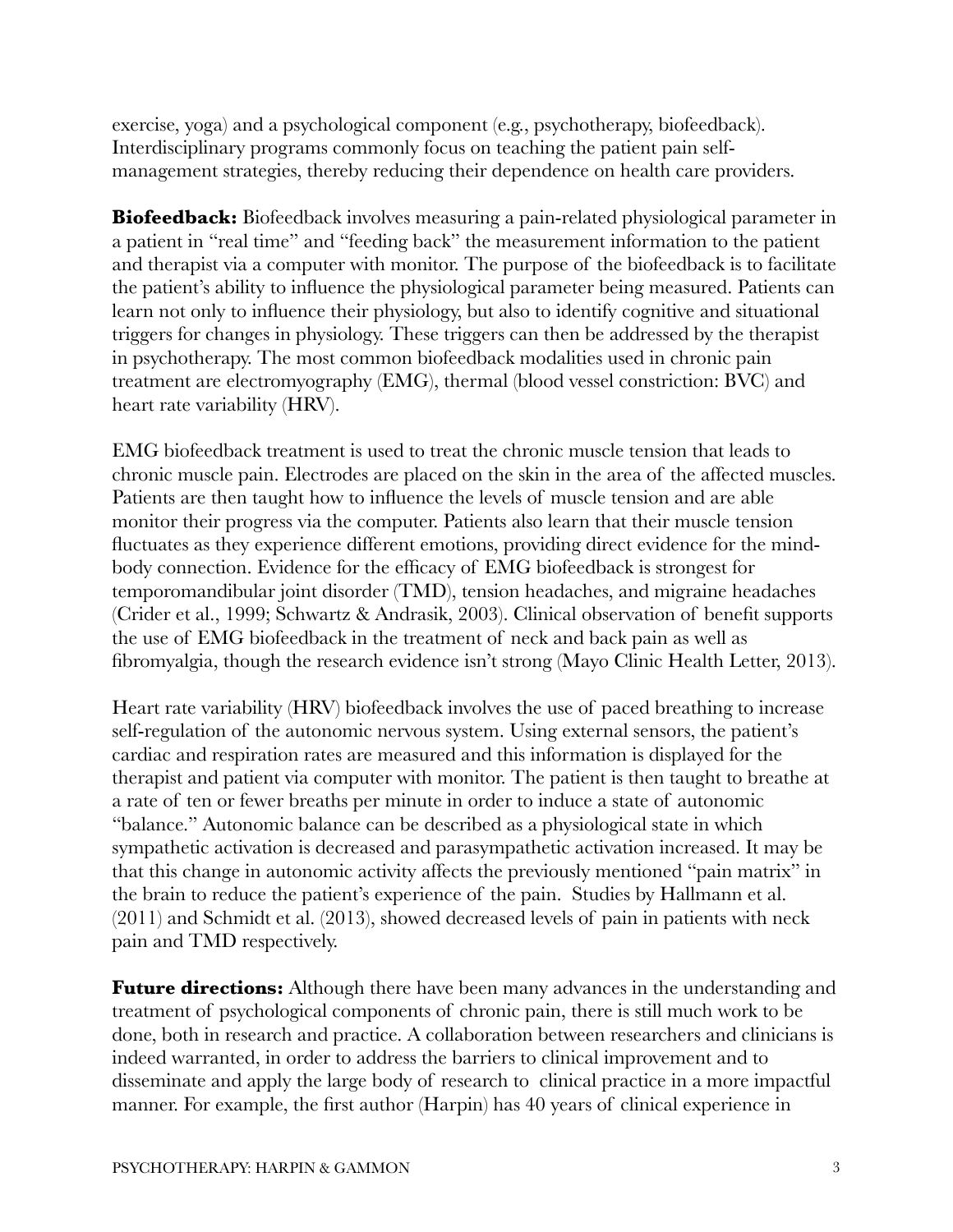chronic pain and a growing body of research that suggests that the way individuals with chronic pain relate to themselves may impact their functional impairment and how they respond to treatment. Often people with chronic pain judge themselves harshly for their pain conditions, and/or refuse to prioritize their self-care because of long-held beliefs about putting the needs of others ahead of their own. A treatment program has been developed at the Sharp Hospital's Pain Rehabilitation Program to address this need, incorporating evidence-based psychotherapeutic modalities as well as a novel focus on self-compassion.

One of the co-authors of this article (Gammon, 2016) conducted a controlled trial of the outpatient interdisciplinary self-compassion-based intervention at the Sharp Pain Program. One-hundred-twenty-six patients participated in one of two mindfulness- and acceptance- based interventions. 1) (TAU) comprising behavioral therapy, biofeedback, and physical therapy; or 2) Therapeutic Self-Care (TSC), a structured 12-week group intervention in which TAU modalities were integrated within a self-compassion framework. Self-compassion, pain and depression were measured at baseline, and postintervention. Both interventions demonstrated comparable statistically significant reductions in depression. Significant improvements in self-compassion and pain were observed only in the TSC condition, although the between-group differences in these domains were not significant. Additionally, improvements in self-compassion in the TSC group were significantly related to improvements in depression and pain. The results of this study suggest that self-compassion may be an important treatment target for individuals with chronic pain. Gammon's study reflects a much larger movement in the field to develop and assess integrative treatments for chronic pain that promote selfmanagement of chronic pain and refine our understanding of which treatment approaches are most beneficial for which patients.

## References

Cherkin, D. C., Sherman, K. J., Balderson, B. H., Cook, A. J., Anderson, M. L., Hawkes, R. J., ... & Turner, J. A. (2016). Effect of mindfulness-based stress reduction vs cognitive behavioral therapy or usual care on back pain and functional limitations in adults with chronic low back pain: A randomized clinical trial. Jama, 315(12), 1240-1249.

Chou, R., Atlas, S. J., Stanos, S. P., & Rosenquist, R. W. (2009). Nonsurgical interventional therapies for low back pain: A review of the evidence for an American Pain Society clinical practice guideline. Spine, 34(10), 1078-1093. doi:10.1097/BRS. 0b013e3181a103b1

Crider, A. B., & Glaros, A. G. (1999). A meta-analysis of EMG biofeedback treatment of temporomandibular disorders. Journal of Orofacial Pain, 13(1), 29-37. Retrieved from <http://europepmc.org/abstract/med/10425966>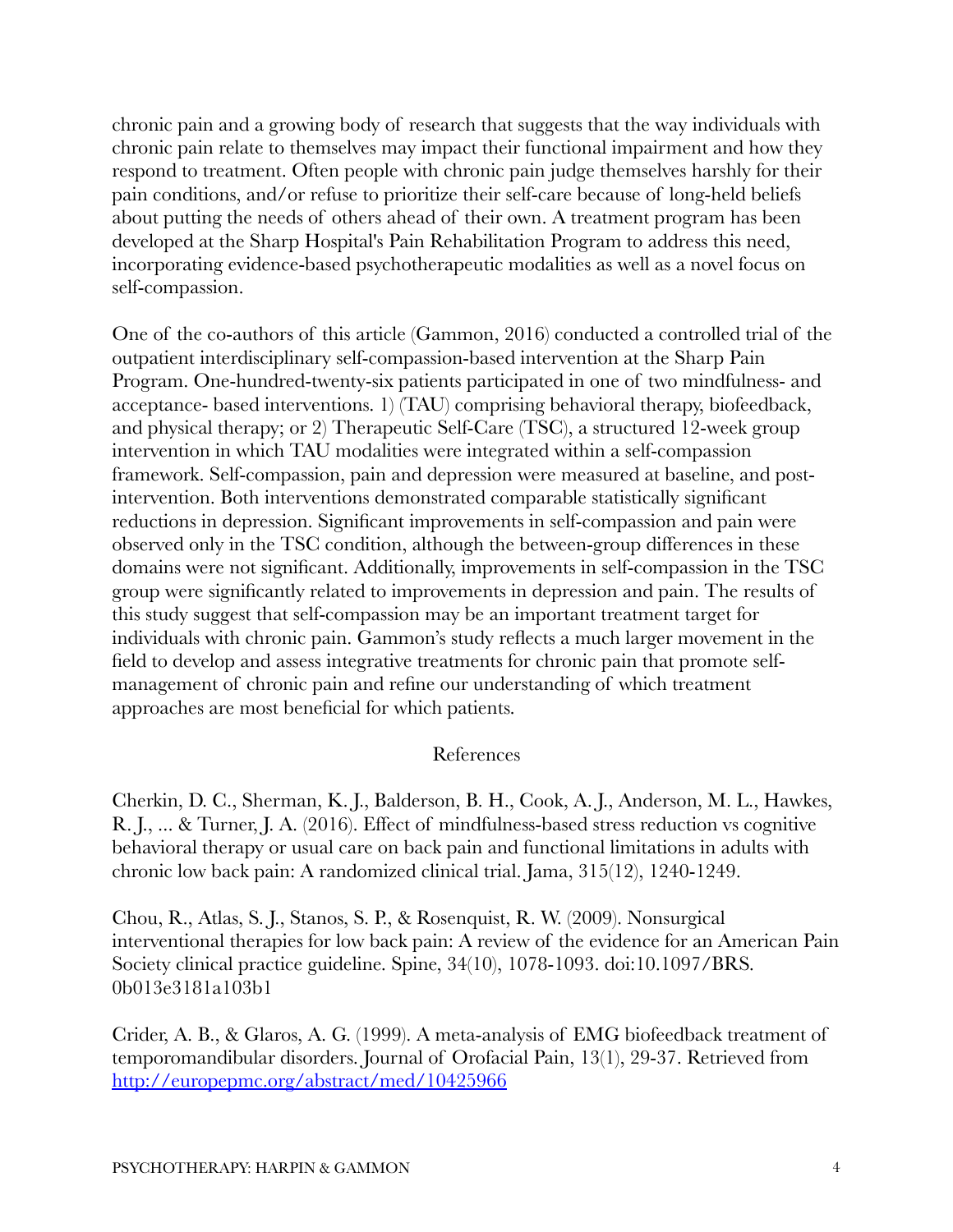Gammon, T.L. (2016). Therapeutic Self-Care for Chronic Pain: The Effectiveness of an Interdisciplinary Self-Compassion Intervention in a Hospital Setting (Unpublished doctoral dissertation). Alliant International University, San Diego.

Gatchel, R. J., & Oordt, M. S. (2003). Clinical health psychology and primary care: Practical advice and clinical guidance for successful collaboration. Washington, DC: American Psychological Association.

Gatchel, R. J. (2004). Comorbidity of chronic pain and mental health disorders: the biopsychosocial perspective. American Psychologist, 59(8), 795. doi: 10.1037/0003-066X. 59.8.795

Hallmann, D. M., Olsson, E. M., von Scheele, B., Melin, L. & Lyskov, E. (2011). Effects of heart rate variability biofeedback in subjects with stress-related chronic neck pain: a pilot study. Applied Psychophysiology and Biofeedback, 36(2), 71-80.doi

Institute of Medicine. (2011). Relieving pain in America: A blueprint for transforming prevention, care, education, and research. Washington, DC: National Academies Press.

Jackson, P. L., Brunet, E., Meltzoff, A. N., & Decety, J. (2006). Empathy examined through the neural mechanisms involved in imagining how I feel versus how you feel pain. Neuropsychologia, 44(5), 752-761. doi:10.1016/j.neuropsychologia.2005.07.015

Jensen, M. P., & Turk, D. C. (2014). Contributions of psychology to the understanding and treatment of people with chronic pain: Why it matters to all psychologists. American Psychologist, 69 (2) 105-118. doi: 10.1037/a0035641

Loeser, J. D. (1991). What is chronic pain? Theoretical Medicine and Bioethics, 12(3), 213–225.

Luu, P. & Posner, M. I. (2003). Anterior cingulate cortex regulation of sympathetic activity. BRAIN, 126, 2119-2120. doi: 10.1093/brain/awg257

May, A. (2008). Chronic pain may change the structure of the brain. PAIN®, 137(1), 7-15. doi:10.1016/j.pain.2008.02.034

Mayo Clinic Health Letter (2013, Nov.). Biofeedback. Mayo Foundation for Medical Education & Research. Retrieved from: http://www.HealthLetter.MayoClinic.com

McCracken, L. M., & Vowles, K. E. (2014). Acceptance and Commitment Therapy and mindfulness for chronic pain: Model, Process, and Progress. American Psychologist special issue, Chronic Pain and Psychology. 69(2), 178-187. doi: 10.1037/a0035623